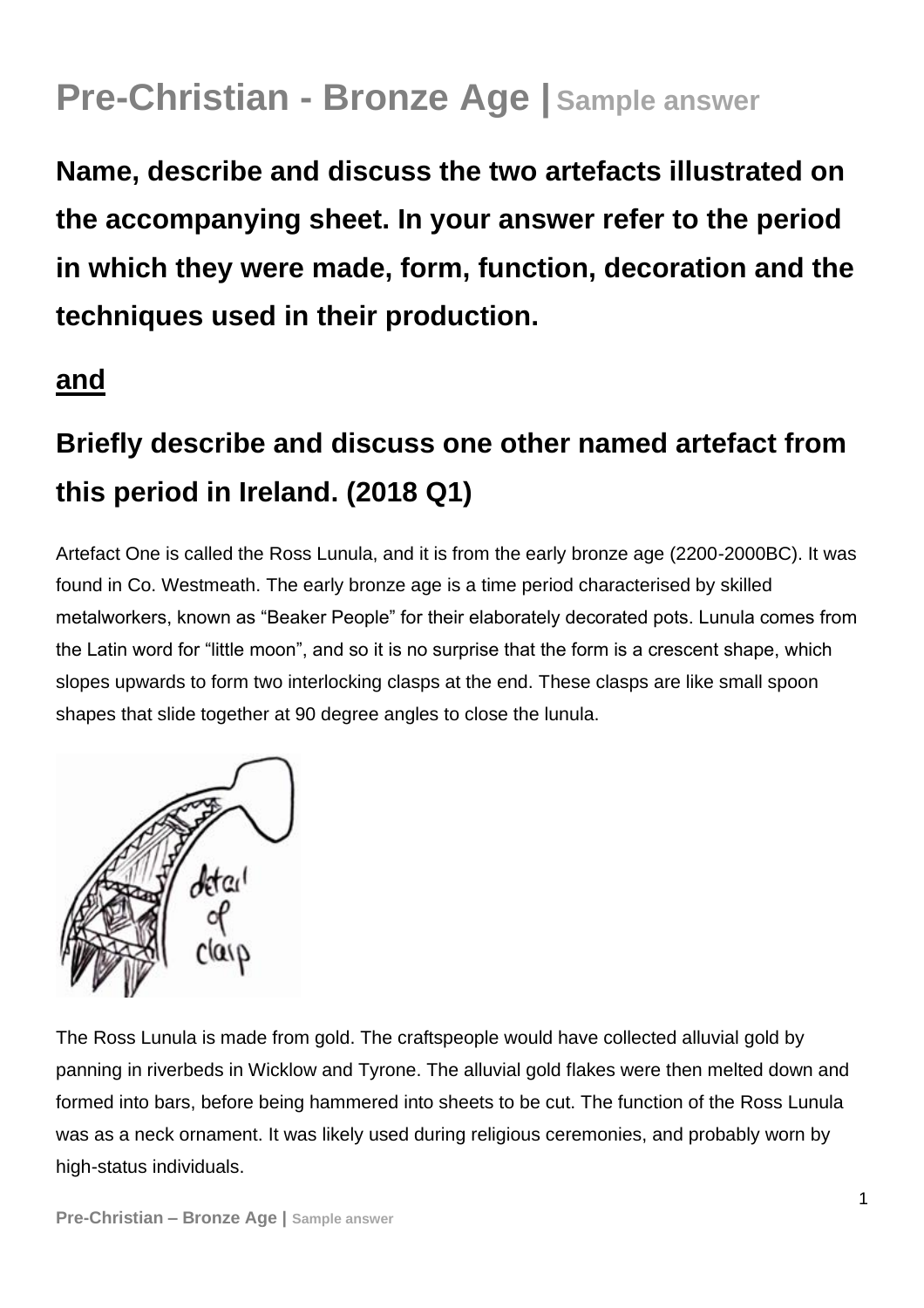The decoration comes in the form of abstract geometric motifs, with an edging of zigzag pattern, and a border parallel to the inner and outer edges of the crescent. The narrow ends are decorated with incised triangles and squares, while the broader part is comparatively plain. The contrast between decorated and smooth in the lunula shows a strong sense of design and planning.



A variety of techniques were used to make the lunula: firstly, the gold was beaten into a sheet before cutting out the shape. Incision and scratching were used with a pointed metal scriber to create the decorative motifs, and there is also evidence of the use of a compass.

Artefact Two is called the Glenisheen Gorget and comes from the late bronze age (around 900BC). This era brought about a number of new metalworking techniques such as casting, soldering, use of gold foil, and riveting. At this stage, craftspeople had developed a sophisticated sense of design, and artefacts were getting all the more elaborate and complex, showing a careful eye for detail and planning.

The form of the Glenisheen Gorget is a U-shaped collar with two gold disks either end, each one ornately decorated. The function was likely as a neck ornament, as there are ties at the back of each disk. In fact, gorget comes from the French word "gorge", which means throat. It was likely worn at ceremonial or religious occasions, perhaps to symbolise status or class.

The gorget is ornately decorated. The U-shape is highlighted with a series of raised points, which have been punched from the opposite side on the inner and outer edges. Smooth raised ridges are separated by a cord pattern, and the disks are decorated with concentric circles, with a cone at the centre of each disk. The layout shows that the decoration was carefully planned, and repetitive motifs are used to a lively effect.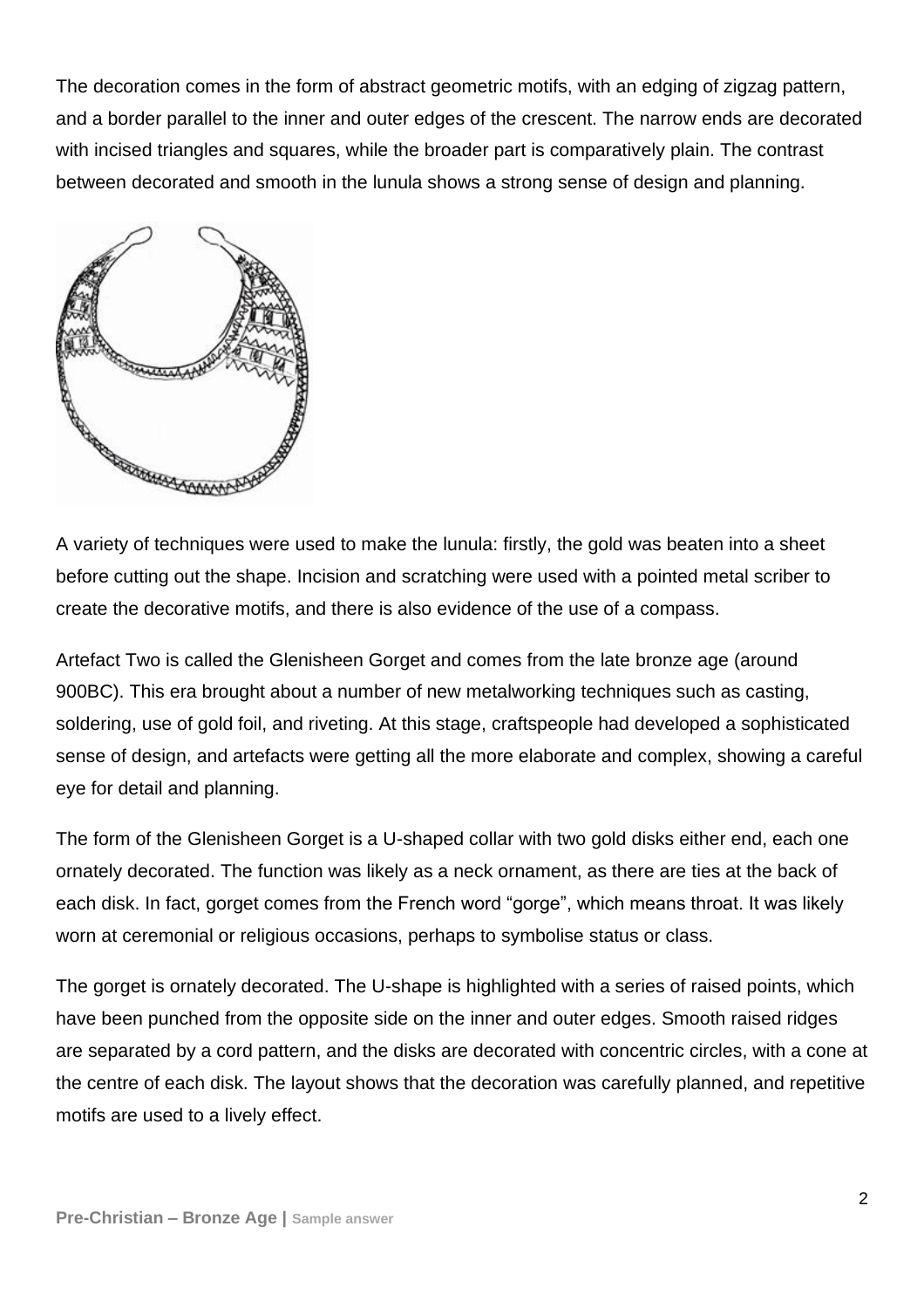As far as technique is concerned, the gorget is an example of the work of a highly skilled master. It is made from a beaten sheet of gold that was carefully decorated using a combination of punching and repoussé (incision of the decoration on the reverse side, creating a raised relief effect). Concentric circular motifs were likely created using a specialised toothed instrument.



Another artefact from this period (Bronze Age) in Ireland is the Bulla from the Bog of Allen hoard. This dates from around 800-700BC, and the form is a small, crest-shaped pendant with a cylindrical opening across the top. It is made of solid lead cast in gold, approximately 6cm in length.

The function was as a pendant (suggested by the opening). It may have been purely ornamental, though it is likely that it was worn with some sort of religious purpose in mind, or perhaps as a symbol of fertility, or to protect the wearer from evil.

It is decorated from the side, rear and front. The top, cylindrical portion has decorative rows of oblique, parallel lines and etched triangles. The front has a series of concentric circles, triangles, punched dots, spirals and a central cruciform design.

A variety of techniques were used in constructing the bulla. Solid lead was first shaped into the desired from before being cast in pure gold. The designs were added using a combination of punching, scratching and repoussé. The repoussé was done on the gold sheet before it covered the lead. This forward-planning is indicative of highly skilled craftspeople.